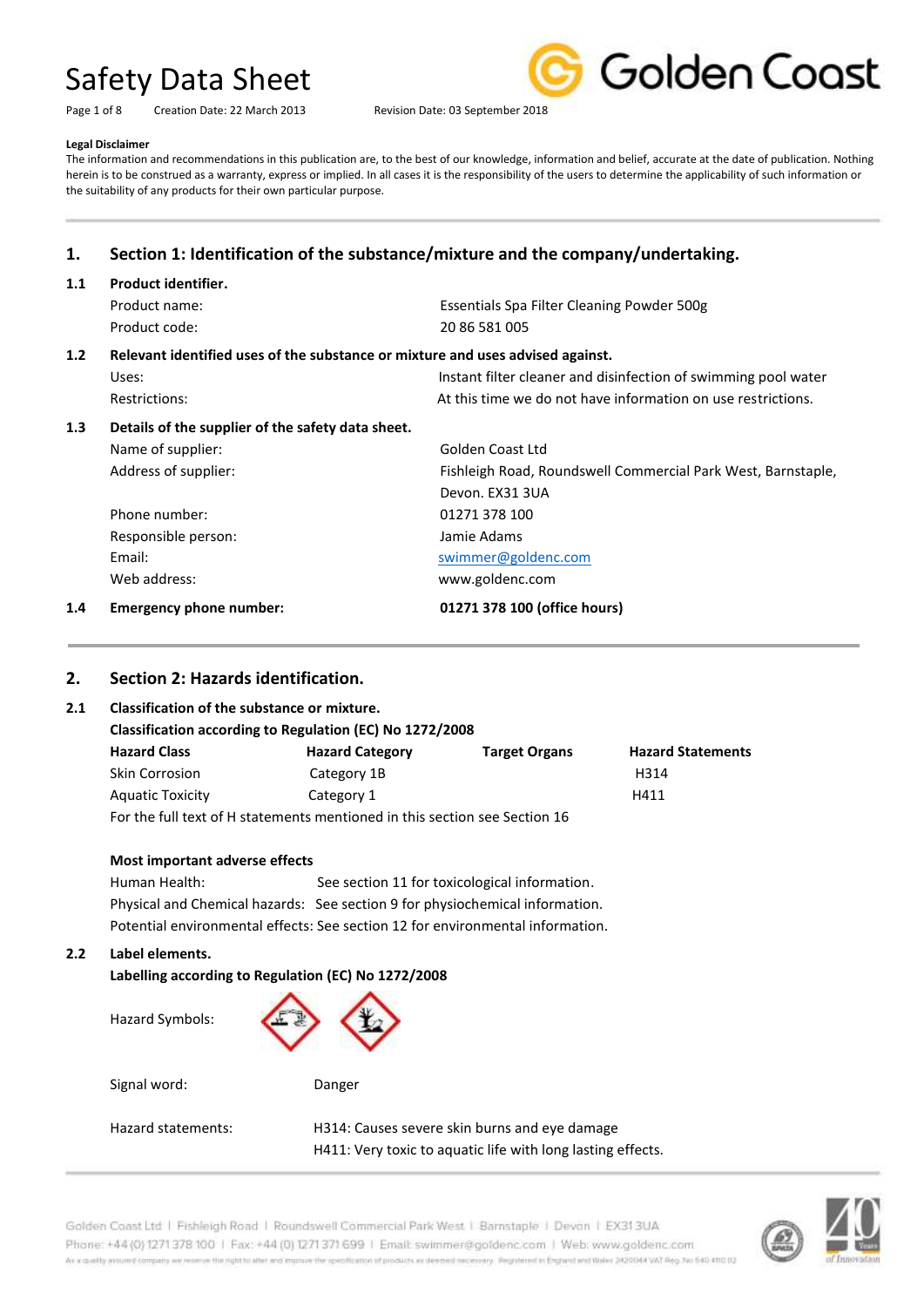| Golden Coast |
|--------------|
|              |

Page 2 of 8 Creation Date: 22 March 2013 Revision Date: 03 September 2018

#### **Legal Disclaimer**

The information and recommendations in this publication are, to the best of our knowledge, information and belief, accurate at the date of publication. Nothing herein is to be construed as a warranty, express or implied. In all cases it is the responsibility of the users to determine the applicability of such information or the suitability of any products for their own particular purpose.

| Prevention:    | P260: Do not breathe vapours                                                    |
|----------------|---------------------------------------------------------------------------------|
|                | P273: Avoid release to the environment                                          |
|                | P280: Wear protective gloves/protective clothing/eye protection/face protection |
|                |                                                                                 |
|                | Hazardous components which must be listed on the label                          |
|                | Sodium Hydroxide and Sodium Metasilicate                                        |
| Other hazards. |                                                                                 |
|                | No other information is available                                               |

## **3. Section 3: Composition/information on ingredients.**

**Chemical nature:** Granules

| <b>Chemical Name</b>                                               |            | <b>Identification Numbers</b> |              | Amount % |
|--------------------------------------------------------------------|------------|-------------------------------|--------------|----------|
| Mixture of the chemicals listed below with non-hazardous additives |            |                               |              |          |
|                                                                    | CAS No:    | EC No:                        | Index No:    |          |
| Sodium Hydroxide                                                   | 1310-73-2  | 215-185-5                     | 011-002-00-6 | 10-25%   |
| Sodium meta-Silicate, Petahydrate                                  | 10213-79-3 | 229-912-9                     | 014-010-00-8 | 10-25%   |
| Sodium Carbonate                                                   | 497-19-8   | 207-838-8                     | 011-005-00-2 | 10-25%   |
| Sodium dichloroisocyanurate, dihydrate 51580-86-0                  |            | 220-767-7                     | 613-030-01-7 | 2.5-10%  |

## **4. Section 4: First aid measures.**

#### **4.1 Description of first aid measures.**

| <b>General advice:</b>   | Take off all contaminated clothing immediately                                                                                                                                                                                                           |
|--------------------------|----------------------------------------------------------------------------------------------------------------------------------------------------------------------------------------------------------------------------------------------------------|
| If Inhaled:              | In case of accident by inhalation; remove casualty to fresh air and keep at rest. If<br>breathing is irregular or stopped; administer artificial respiration. Call a physician<br>immediately.                                                           |
| In case of skin contact: | Wash off immediately with plenty of soap and water. If irritation appears seek medical<br>advice.                                                                                                                                                        |
| In case if eye contact:  | Rinse immediately with plenty of water, also under eyelids for at least 15 minutes. Remove<br>contact lenses. Consult an eye specialist immediately. Go to an ophthalmic hospital if<br>possible.                                                        |
| If swallowed:            | Clean mouth with water and drink plenty of water. Never give anything by mouth to an<br>unconscious person. If swallowed; do not induce vomiting - seek medical advice. If a<br>person vomits when lying on his back place him in the recovery position. |

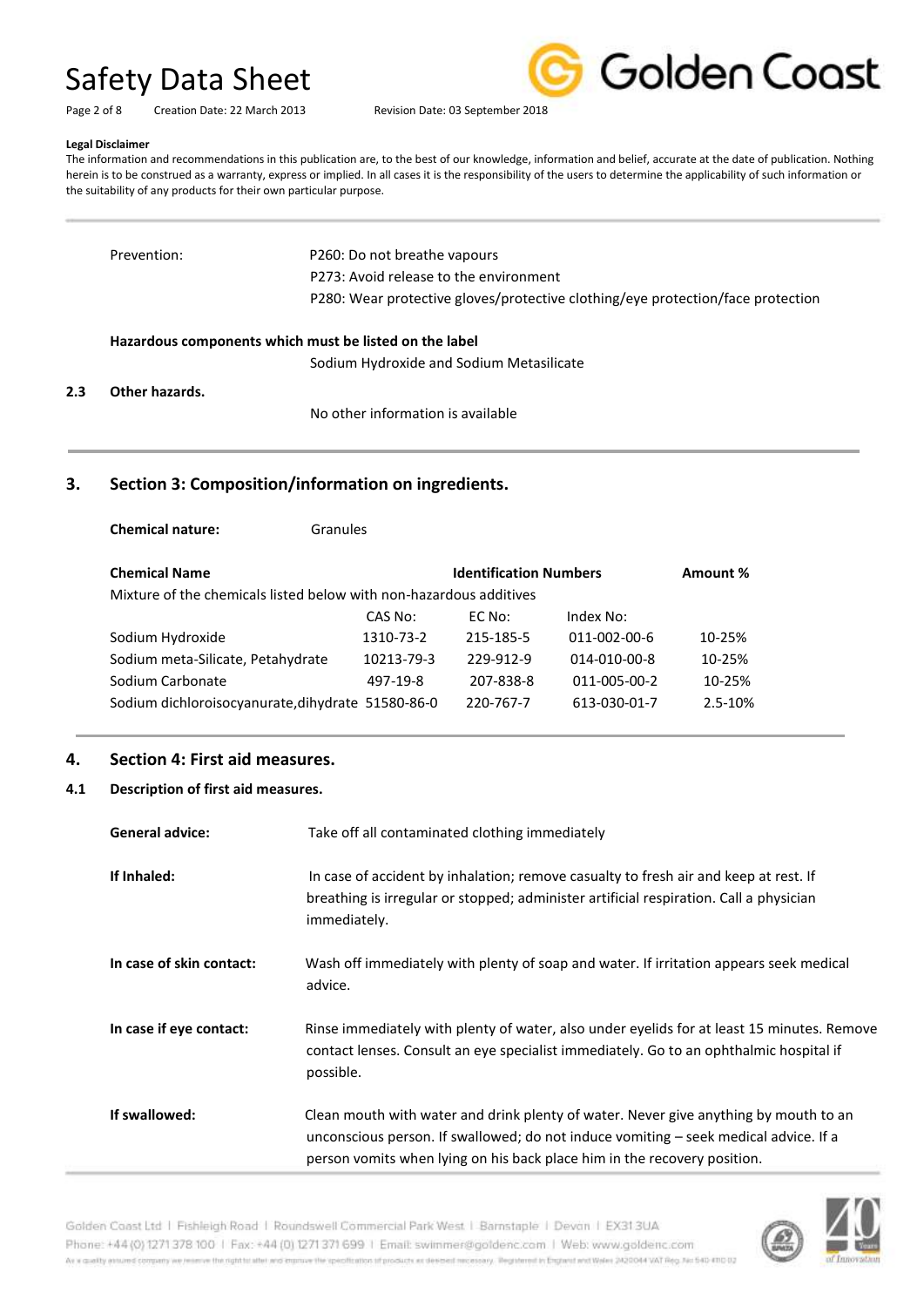Page 3 of 8 Creation Date: 22 March 2013 Revision Date: 03 September 2018



#### **Legal Disclaimer**

The information and recommendations in this publication are, to the best of our knowledge, information and belief, accurate at the date of publication. Nothing herein is to be construed as a warranty, express or implied. In all cases it is the responsibility of the users to determine the applicability of such information or the suitability of any products for their own particular purpose.

**4.2 Most important symptoms and effects, both acute and delayed.** Symptoms: No further information available Effects: No further information available. **4.3 Indication of any immediate medical attention and special treatment needed.** Treatment: Treat symptomatically Effects: No further information available.

#### **5. Section 5: Firefighting measures.**

#### **5.1 Extinguishing media.**

Suitable extinguishing media: CO2, powder or water spray. Fighter larger fires with water spray or alcohol resistant foam. Unsuitable extinguishing media: Water with foam jet .

## **5.2 Special hazards arising from the substance or mixture.**

Specific hazards during firefighting: Nitrogen oxides (Nox); Carbon Monoxide (CO); Hydrogen chloride (HCI)

#### **5.3 Advice for firefighters**

Special protective equipment: In the event of a fire, wear self-contained breathing apparatus. Wear appropriate body protection (full protective suit). Further information: No further information available.

### **6. Section 6: Accidental release measures.**

# **6.1 Personal precautions, protective equipment and emergency procedures.** Personal precautions: Avoid formation of dust Wear protective equipment. Avoid contact with skin and eyes. **6.2 Environmental precautions.** Environmental precautions: In case of seepage into the ground inform responsible authorities. Do not allow to enter sewers/surface or ground water. **6.3 Methods and material for containment and cleaning up.** Pick up mechanically. Use neutralizing agent. Dispose of contaminated material waste as waste according to item 13. **6.4 Reference to other sections.** For safe handling see section 7 For personal protection see section 8 For disposal information see section 13.



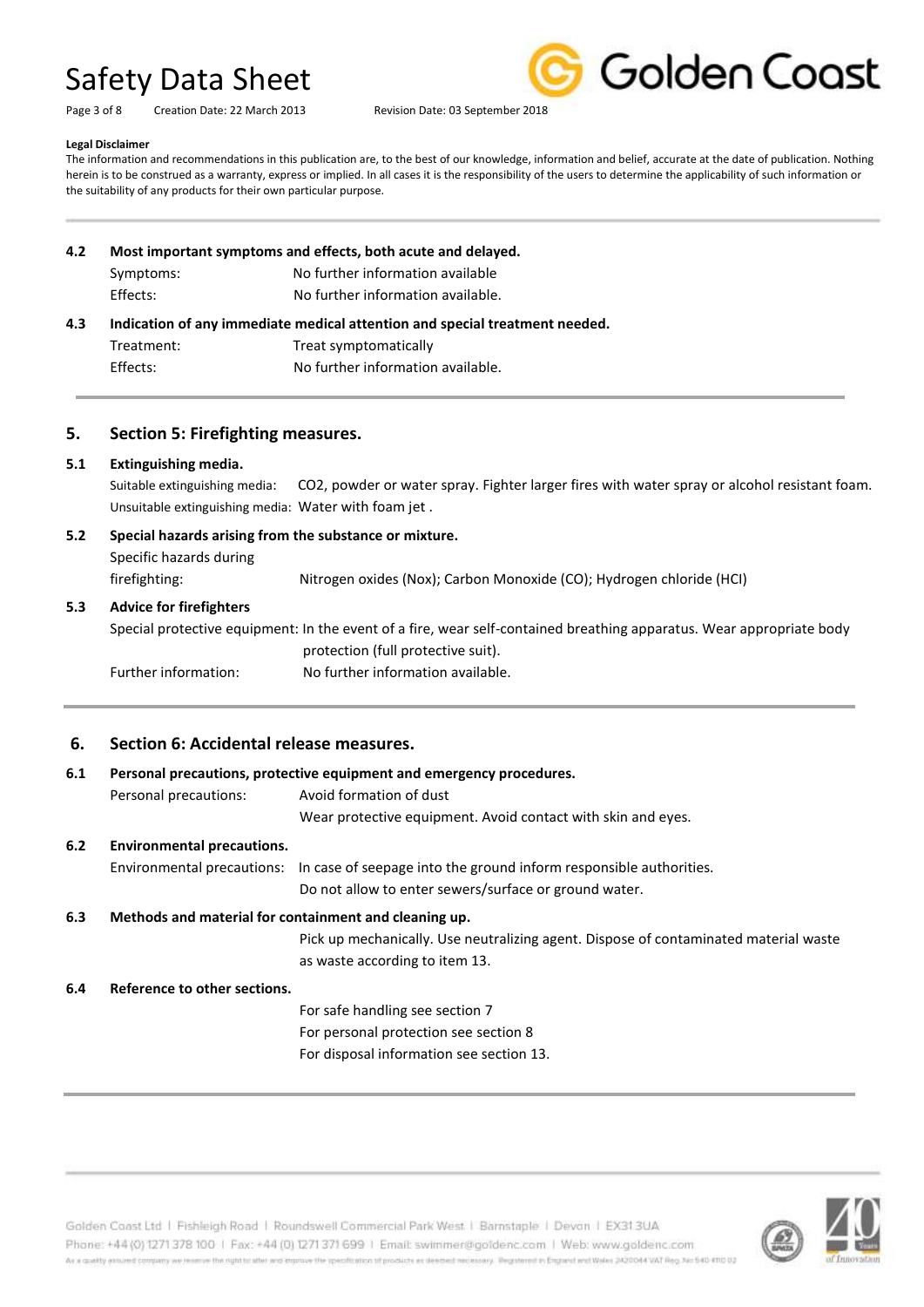Page 4 of 8 Creation Date: 22 March 2013 Revision Date: 03 September 2018



#### **Legal Disclaimer**

The information and recommendations in this publication are, to the best of our knowledge, information and belief, accurate at the date of publication. Nothing herein is to be construed as a warranty, express or implied. In all cases it is the responsibility of the users to determine the applicability of such information or the suitability of any products for their own particular purpose.

## **7. Section 7: Handling and storage.**

#### **7.1 Precautions for safe handling.**

| Advice on safe handling: | Thorough dedusting, prevent formation of dust.                                             |
|--------------------------|--------------------------------------------------------------------------------------------|
| Hygiene measures:        | Keep away from food, drink and animal feeding stuffs. Smoking, eating and drinking should  |
|                          | be prohibited in the application area. Wash hands before breaks and at the end of the work |
|                          | day. Take off all contaminated clothing immediately. Provide adequate ventilation. Avoid   |
|                          | contact with the skin and eyes.                                                            |
|                          | Conditions for safe storage, including any incompatibilities.                              |

#### **7.2 Conditions for safe storage, including any incompatibilities.**

| Requirements for storage areas and containers:   |                      |                                                             | No special measures required |
|--------------------------------------------------|----------------------|-------------------------------------------------------------|------------------------------|
| Advice on protection against fire and explosion: |                      | No special measures required.                               |                              |
|                                                  | Further information: | No further information available.                           |                              |
|                                                  |                      | Advice on common storage: Store away from oxidising agents. |                              |
|                                                  | Storage temperature: | Cool & dry.                                                 |                              |
|                                                  |                      |                                                             |                              |

### **7.3 Specific end use(s).**

Specific use(s) No information available.

## **8. Section 8: Exposure controls/personal protection.**

### **8.1 Control parameters.**

EU. Indicative Exposure and Directives relating to the protection of risks related to work exposure to chemical, physical and biological agents.

| <b>Component: Sodium hydroxide</b> |                                                   | CAS No: 1310-73-2  |  |
|------------------------------------|---------------------------------------------------|--------------------|--|
| <b>Regulatory Basis:</b>           | UK. EH40 Workplace Exposure Limits (WELS)         |                    |  |
| Regulatory List:                   | EH40 WEL                                          |                    |  |
| Value type:                        | Short Term Exposure Limit (STEL)                  |                    |  |
| Value:                             | $0.02 \,\mathrm{mg/m^3}$                          |                    |  |
|                                    | Component: Sodium dichloroisocyanurate, dihydrate | CAS No: 51580-86-0 |  |
| Regulatory List:                   | EU ELV                                            |                    |  |

Value: Short Term Exposure (STEL): 0.07 mg/m<sup>3</sup> Value: Long Term Exposure (LEV) 0.02 mg/m<sup>3</sup>

### **8.2 Exposure controls.**

#### **Engineering measures**

Refer to protective measures listed in sections 7 and 8.

| Respiratory protection    |                                                       |
|---------------------------|-------------------------------------------------------|
| Low Exposure:             | Advice: Respiratory filter device                     |
| Intensive exposure:       | Advice: Self-contained respiratory protective device. |
| Hand protection:          | Advice: Use protective gloves                         |
| Eye protection:           | Advice: Chemical goggles.                             |
| Skin and body protection: | Advice: Protective clothing                           |

#### Golden Coast Ltd | Fishleigh Road | Roundswell Commercial Park West | Barnstaple | Devon | EX313UA Phone: +44 (0) 1271 378 100 | Fax: +44 (0) 1271 371 699 | Email: swimmer@goldenc.com | Web: www.goldenc.com As a quality entured company we reserve the right to aller and exposure the specification of products as determinated and as any illegatement in England and Wales (AQDO44 VAT Reg. Just 540-410 D2

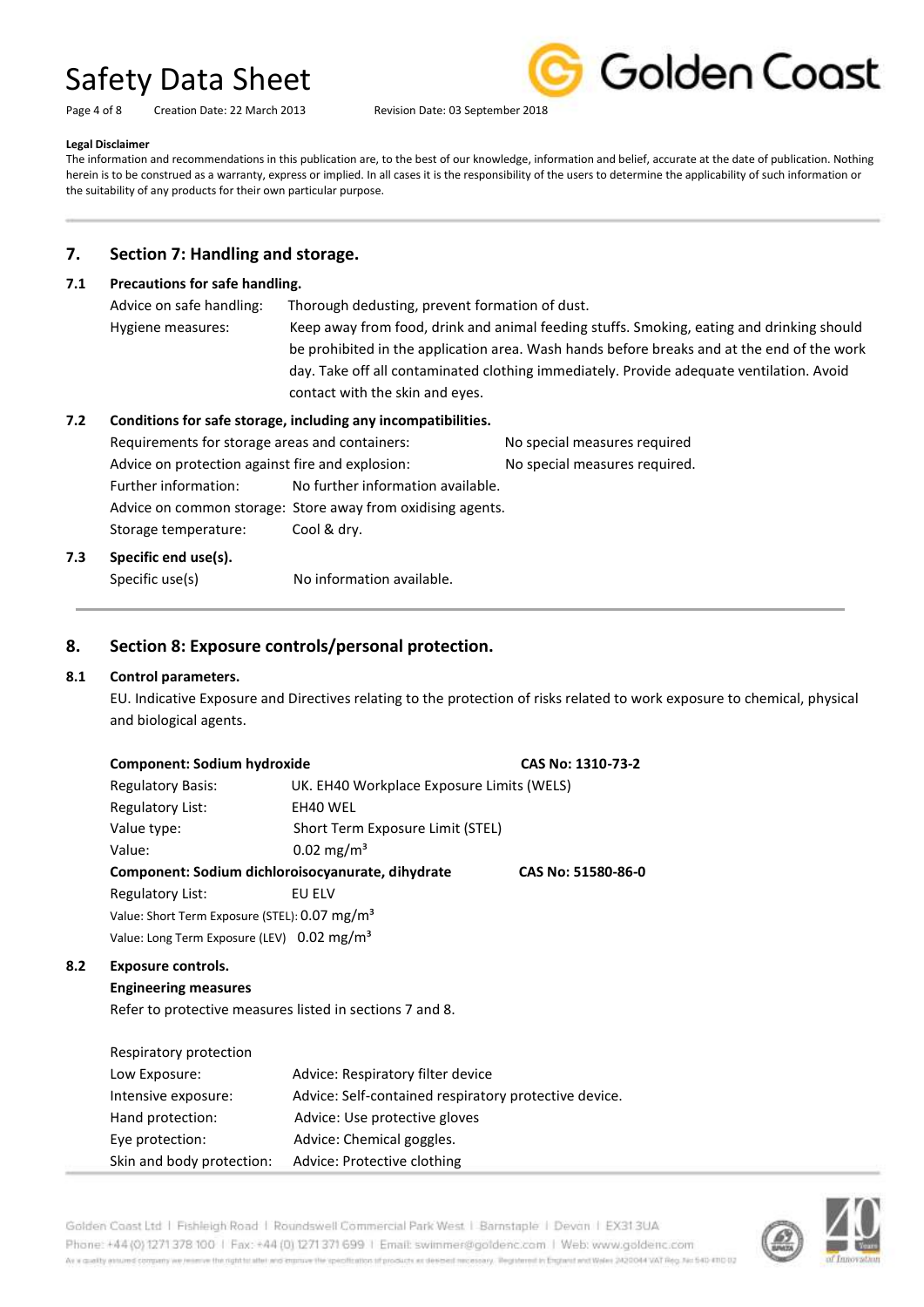

Page 5 of 8 Creation Date: 22 March 2013 Revision Date: 03 September 2018

#### **Legal Disclaimer**

The information and recommendations in this publication are, to the best of our knowledge, information and belief, accurate at the date of publication. Nothing herein is to be construed as a warranty, express or implied. In all cases it is the responsibility of the users to determine the applicability of such information or the suitability of any products for their own particular purpose.

| <b>Environmental exposure controls</b> |                                                                                       |
|----------------------------------------|---------------------------------------------------------------------------------------|
| General advice                         | Do not flush into surface water or sanitary sewer systems                             |
|                                        | Avoid subsoil penetration                                                             |
|                                        | If the product contaminates rivers and lakes or drains inform respective authorities. |
|                                        | If the product reaches soil inform respective authorities.                            |

## **9. Section 9: Physical and chemical properties.**

### **9.1 Information on basic physical and chemical properties.**

| Form:                     | Solid                                        |
|---------------------------|----------------------------------------------|
| Colour:                   | Colourless                                   |
| Odour:                    | Characteristic                               |
| Melting point:            | Undetermined                                 |
| Boiling point:            | 1390°C                                       |
| Flash point:              | Not applicable                               |
| Upper explosion limit:    | Not applicable                               |
| Lower explosion limit:    | Not applicable                               |
| Density @ $20^{\circ}$ C: | Not determined                               |
| Water solubility:         | Completely soluble                           |
| Ignition temperature:     | $250^{\circ}$ C                              |
| Viscosity, kinematic:     | (Aqueous solution 15%)<br>20°C               |
| Explosive properties:     | Product does not present an explosion hazard |
|                           |                                              |

#### **9.2 Other Information**

No further information available.

### **10. Section 10: Stability and reactivity.**

| 10.1 | Reactivity.<br>Reactivity:                                                                        | Stable under normal use and storage conditions      |  |
|------|---------------------------------------------------------------------------------------------------|-----------------------------------------------------|--|
|      | 10.2 Chemical stability.<br>Chemical stability:                                                   | No decomposition if stored and applied as directed. |  |
| 10.3 | <b>Possibility of hazardous reactions</b><br>Hazardous reactions:<br>None reasonably foreseeable. |                                                     |  |
| 10.4 | <b>Conditions to avoid.</b><br>Conditions to avoid:                                               | High temperature. Poor ventilation. Contamination.  |  |
|      | 10.5 Incompatible materials.                                                                      |                                                     |  |

# **10.5 Incompatible materials.**

Materials to avoid: Acids

#### **10.6 Hazardous decomposition products.** Haz.decomp.products: Chlorine

Golden Coast Ltd | Fishleigh Road | Roundswell Commercial Park West | Barnstaple | Devon | EX313UA Phone: +44 (0) 1271 378 100 | Fax: +44 (0) 1271 371 699 | Email: swimmer@goldenc.com | Web: www.goldenc.com As a quality assumed company we reserve the right to aller and impose the specification of products as deeded receivery. Registered in Engines and Wales 2420044 VAT Reg. Aut 540-410-02

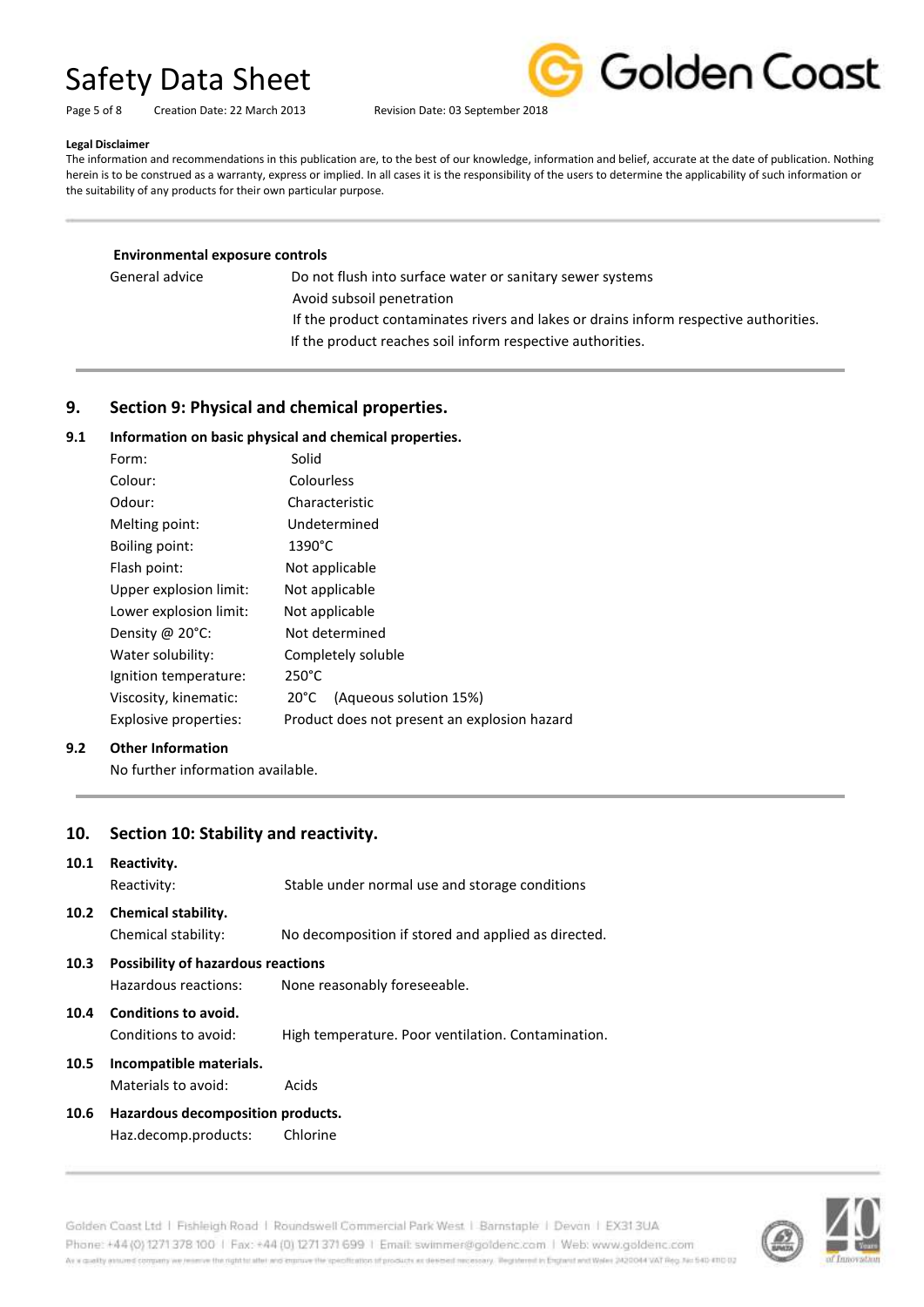Page 6 of 8 Creation Date: 22 March 2013 Revision Date: 03 September 2018



#### **Legal Disclaimer**

The information and recommendations in this publication are, to the best of our knowledge, information and belief, accurate at the date of publication. Nothing herein is to be construed as a warranty, express or implied. In all cases it is the responsibility of the users to determine the applicability of such information or the suitability of any products for their own particular purpose.

# **11. Section 11: Toxicological information.**

#### **11.1 Information on toxicological effects.**

| Sodium Hydroxide                                     |            | 1310-73-2 |       |                |  |  |
|------------------------------------------------------|------------|-----------|-------|----------------|--|--|
| Value type                                           | Value type | Value     | Value | <b>Species</b> |  |  |
| Oral                                                 | LD50       | 2,000     | Mg/kg | Rat            |  |  |
| Sodium Dichloroisocyanurate, dihydrate<br>51580-86-0 |            |           |       |                |  |  |
| Oral                                                 | LD50       | 1,400     | Mg/kg | Rat            |  |  |

| <b>Primary irritant effect</b> |                                                                                        |  |
|--------------------------------|----------------------------------------------------------------------------------------|--|
| On the skin:                   | Strong caustic effect on skin and mucous membranes.                                    |  |
| On the eye:                    | Strong caustic effect                                                                  |  |
| Sensitisation:                 | No sensitizing effects known.                                                          |  |
| <b>Further information:</b>    | Swallowing will lead to strong caustic effect on mouth and throat and to the danger of |  |
|                                | perforation of the oesophagus and stomach.                                             |  |
|                                | Handle in accordance with good industrial hygiene and safety practise.                 |  |

## **12. Section 12: Ecological information.**

#### **12.1 Toxicity.**

Toxicity: Toxic for fish

- **12.2 Persistence and degradability.** Persistence and degradability: No data available
- **12.3 Bioaccumulation potential.** Bioaccumulative potential: No data available.
- **12.4 Mobility in soil.** Mobility in soil: No data available.
- **12.5 Results of PBT and vPvB assessment.** Results of PBT and PvB: No data available

# **12.6 Other adverse effects.**

Remarks: Water hazard class 2 (German regulation)(Self-assesment): hazardous for water. Danger to drinking water even if small quantities leak into the ground. Also poisonous for fish and plankton in water bodies. Toxic for aquatic organism.

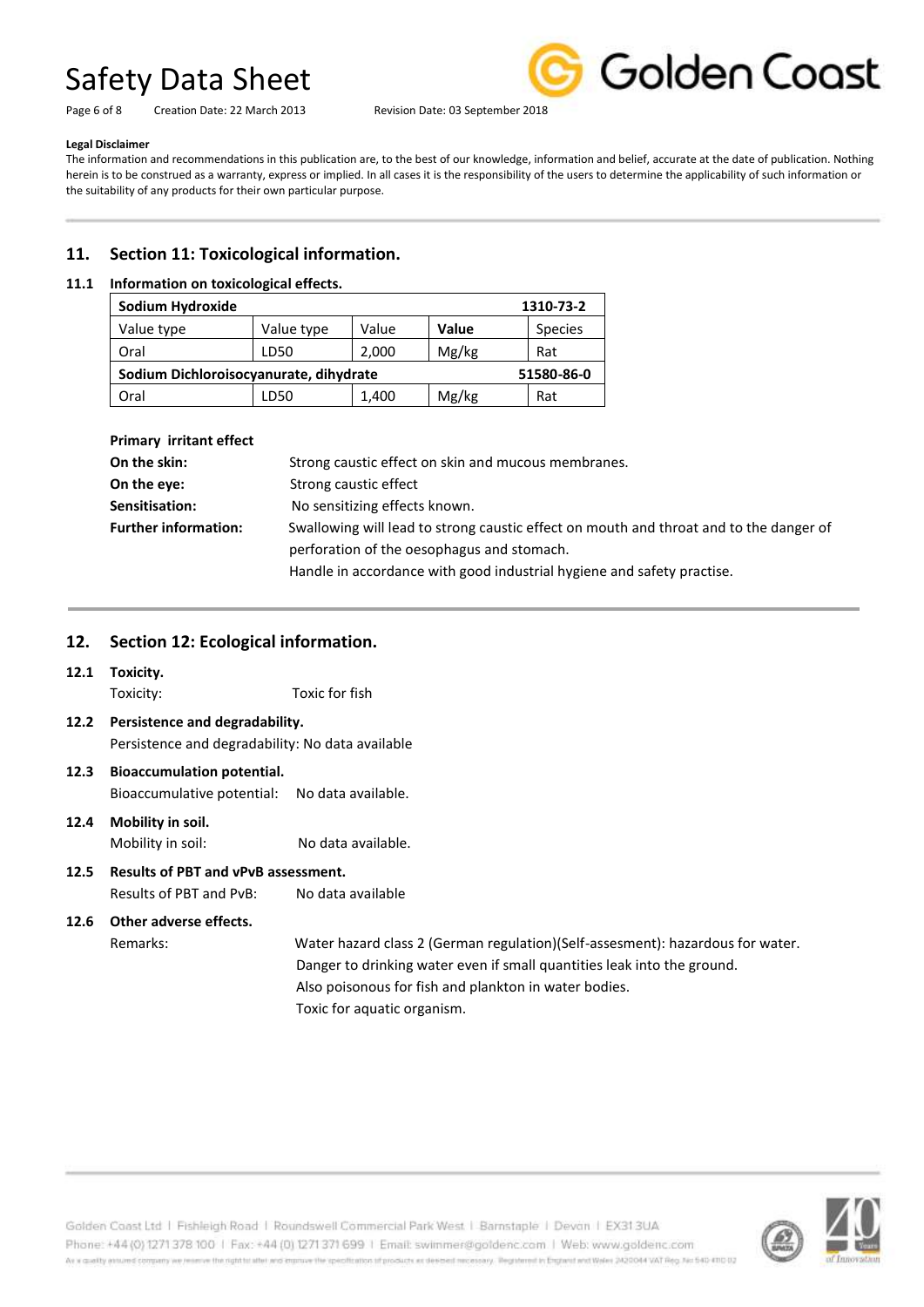Page 7 of 8 Creation Date: 22 March 2013 Revision Date: 03 September 2018



#### **Legal Disclaimer**

The information and recommendations in this publication are, to the best of our knowledge, information and belief, accurate at the date of publication. Nothing herein is to be construed as a warranty, express or implied. In all cases it is the responsibility of the users to determine the applicability of such information or the suitability of any products for their own particular purpose.

# **13. Section 13: Disposal considerations.**

#### **13.1 Waste treatment methods.**

Disposal should be in accordance with local, state or national legislation. Do not reuse empty containers without commercial cleaning or reconditioning. Do not discharge into drains or the environment, dispose to an authorised waste collection point.

#### **Classification**

Waste Codes in accordance with the European Waste catalogue (EWC) are origin defined. Since this product is used in several industries, no Waste Code can be provided by the supplier. The Waste Code should be determined in arrangement with your waste disposal partner or the responsible authority.

# **14. Section 14: Transport information.**

# **14.1 UN number.**

3262

#### **14.2 UN proper shipping name.**

Corrosive solid, basic, inorganic, n.o.s. (Sodium Hydroxide Solid)

#### **14.3 Transport hazard class(es).**

| Class:               | 8    |
|----------------------|------|
| Classification code: | M6   |
| Hazard label:        | q    |
| Transport Category:  | 3    |
| Tunnel:              | F    |
| LQ:                  | 1 kg |

#### **14.4 Packing group.**

II

### **14.5 Environmental hazards.**

Classified as environmentally hazardous

**14.6 Special precautions for user.** Note: No information available

# **14.7 Transport in bulk according to annex II of MARPOL 73/78 and the IBC code.** Note: No information available.